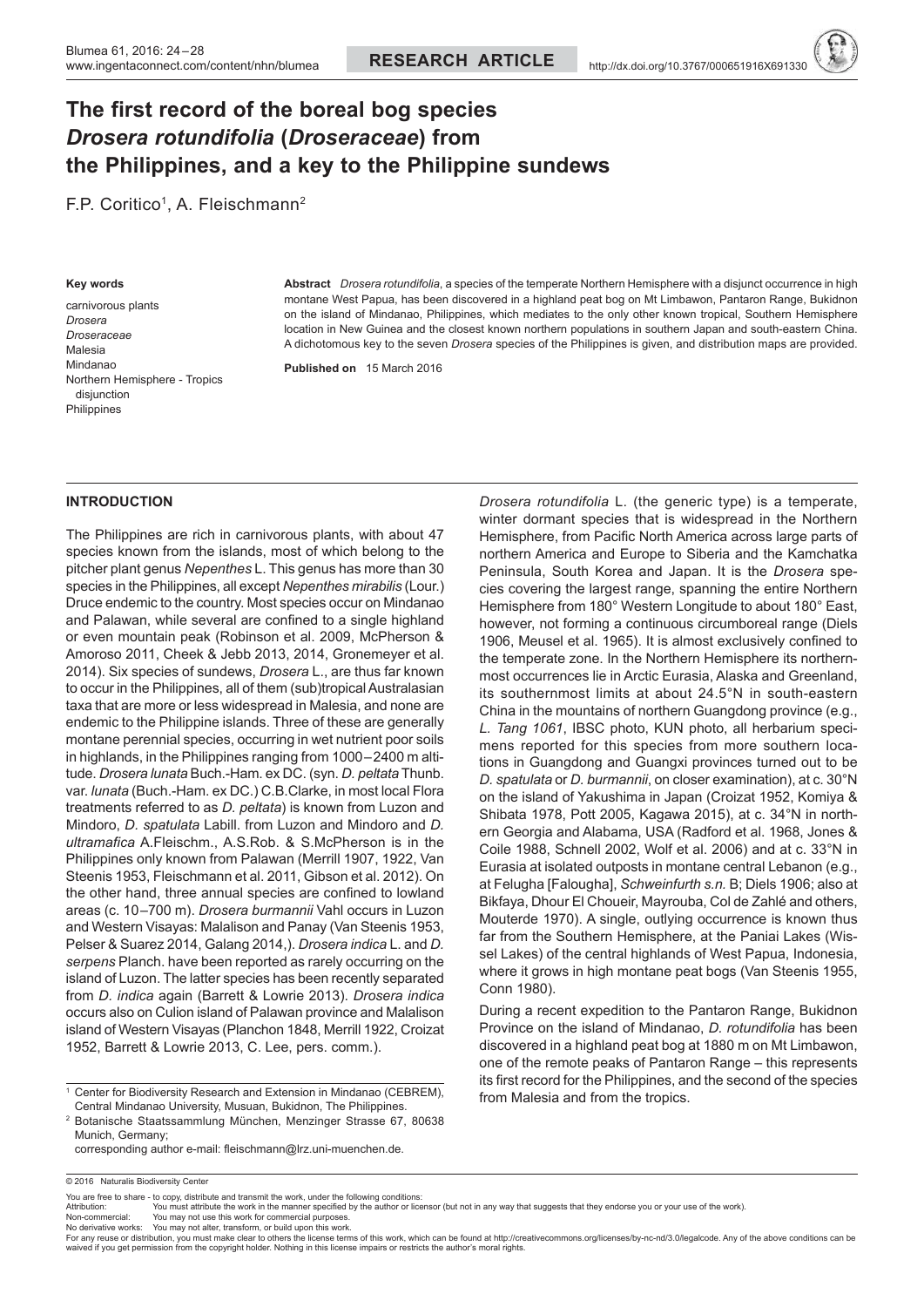

**Fig. 1**   a. Single population of *Drosera rotundifolia* on the Philippines at 1881 m on Mt Limbawon; b. habit of *D. rotundifolia* with leaves submerged in water, same location; c. close-up of specimens collected for herbarium records. — Photos by Fulgent Coritico.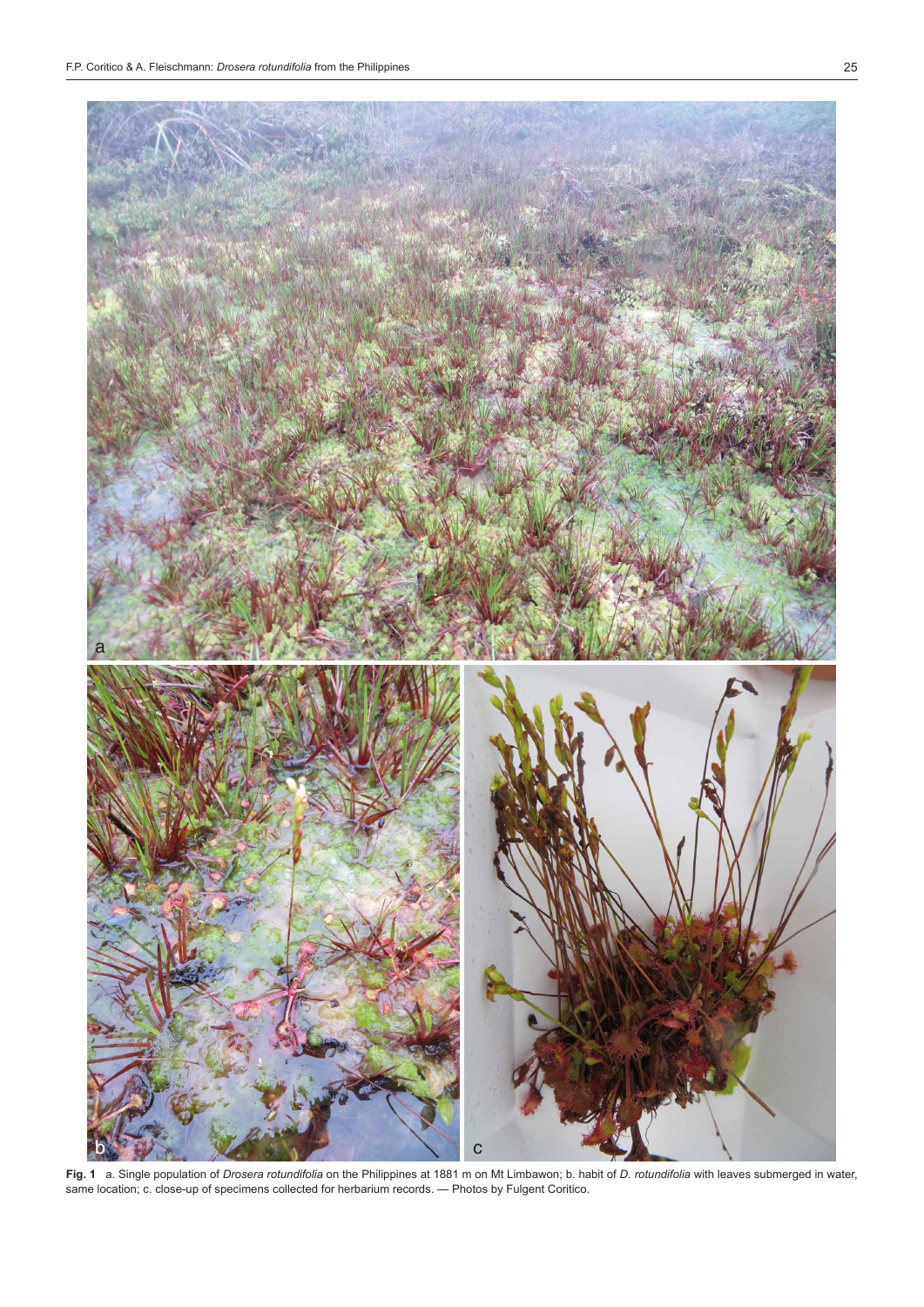## **Material and Methods**

Field research was conducted in July 2015 by F.P.C. and researchers from the Central Mindanao University (CMU) and the California Academy of Sciences (CAS) at Mt Limbawon, Pantaron Range, Barangay Kibalabag, Malaybalay City. Prior informed consent from the indigenous people of the Talaandig tribe, and gratuitous permit was obtained from the Barangay Kibalabag and CENRO of Malaybalay City, respectively. Herbarium specimens and alcohol material were prepared and deposited in the Central Mindanao University Herbarium (CMUH).

Herbarium specimens of Malesian *Drosera* were studied by A.F. for taxonomic comparison in B, K, L, M, P (photos), of Chinese specimens additionally from HNWP, IBK, IBSC, IFP, KUN, WUK as digitized images hosted on the Chinese Virtual Herbarium (www.cvh.org.cn; last acc. 13.10.2015) (herbarium acronyms following Index Herbariorum; Thiers 2015) and notes on habitat and ecology were recorded from the field in Mindanao by F.P.C. The distribution maps were created using DIVA-GIS 7.5 (Hijmans et al. 2005).

### **Results**

#### *Distribution in Malesia*

PHILIPPINES, Mindanao, Bukidnon Province, Pantaron Range, Mt Limbawon. - INDONESIA, West Papua region, Papua Province, Snow Mountains district, central highlands, Paniai Lakes.

#### *Habitat & Ecology*

In Malesia, *D. rotundifolia* is confined to high montane (1750– 1880 m) *Sphagnum* bogs (Fig. 1). The single population on Mt Limbawon was observed in an open area of a peat bog on ultramafic soil, growing associated with *Xyris* sp. (*Xyridaceae*), sedges and *Sphagnum* spp. The associated vegetation around the peat bog consists primarily of dwarf trees 2–3 m high, such as *Leptospermum flavescens* Sm. (*Myrtaceae*) and *Dacrydium elatum* (Roxb.) Wall. ex Hook. (*Podocarpaceae*), and the shrub *Medinilla myrtiformis* Triana (*Melastomataceae*), as well as several species of grasses and ferns. Two site endemic species of pitcher plants (*Nepenthaceae*), *Nepenthes ceciliae* Gronem., Coritico, Micheler, Marwinski, Acil & V.B.Amoroso and *N. pulchra* Gronem., S.McPherson, Coritico, Micheler, Marwinski & V.B.Amoroso were also observed about 50 m distant from the *D. rotundifolia* population.

#### *Conservation status of the species in Malesia*

Since the single known Philippine population of *D. rotundifolia* is restricted to a very small area (c. 100 m<sup>2</sup>) of Sphagnum bog, and the area is prone to drying and habitat destruction by local people, we recommend to list the species as 'critically endangered' for the country. The New Guinean populations are in reach of human settlements (C. Lee pers. comm.), and hence are under potential threat as well, despite the remote location. Conn (1995) states that the species only had been found once in Western Papua, fortunately there are a few more recent observations of *D. rotundifolia* from montane bogs in the Paniai Lakes area (e.g., Danau Tigi, c. 1600 m, C. Lee pers. obs. 2001).

#### *Notes*

Due to subtle morphological differences in the floral bracts, the New Guinea plants of *D. rotundifolia* have been described as *D. rotundifolia* subsp. *bracteata* J.Kern & Steenis (Van Steenis 1955). However, these differences fall within the morphological variation observed in the bracts of *D. rotundifolia* throughout its range, and specimens with ligulate, glandular-denticulate

**Table 1**   Morphological comparison of the specimens of *Drosera rotundifolia* from Mindanao, Philippines with temperate and New Guinean plants (data based on herbarium measurements and Diels 1906, Kagawa 2015).

| Character                   | Mindanao specimens                                             | Temperate and New Guinea<br>specimens                                                                                                                                                   |
|-----------------------------|----------------------------------------------------------------|-----------------------------------------------------------------------------------------------------------------------------------------------------------------------------------------|
| Lamina                      | $4 - 7$ by $5 - 8$ mm                                          | 4-10 by 5-18 mm                                                                                                                                                                         |
| Petiole                     | $14-17$ mm long                                                | $(6-13-50(-70)$ mm long                                                                                                                                                                 |
| Inflorescences<br>per plant | $1 - 5$                                                        | $1 - 2(-5)$                                                                                                                                                                             |
| Flowers per<br>peduncle     | $4 - 6$                                                        | $1 - 25$                                                                                                                                                                                |
| <b>Bracts</b>               | scale-like; linear oblong<br>to lanceolate; acute;<br>glabrous | scale-like to foliar; linear oblong<br>or lanceolate to narrowly<br>cuneate to obovate-spatulate;<br>tip acute to obtuse to glandular<br>ciliate; glabrous to tentaculate-<br>glandular |
| Petals                      | $5.4 - 5.5$ mm long;<br>spatulate; white                       | 5-6 mm long; spatulate;<br>white (rarely tinged pinkish)                                                                                                                                |

bracts have also been described from Europe on various occasions (e.g., Lange 1851), to an extreme this is observed in plants from Lac de Creno, Corse (Maire 1904, Briquet 1913). Hence the New Guinean subspecies is considered of minor taxonomic value, and is here treated as part of *D. rotundifolia*. The Malesian specimens of *D. rotundifolia* agree in overall morphology with plants from the temperate Northern Hemisphere, except that their laminae are slightly smaller (4–7 by 5–8 mm, compared to 4–10 by 5–18 mm in Eurasian and NorthAmerican specimens, Diels 1906; Table 1). However plants of both the Philippine and New Guinean populations still fall well within the morphological range displayed by the temperate specimens of *D. rotundifolia*.

The newly discovered population of *D. rotundifolia* is about 2100 km distant from the closest known populations in southeastern China (in Guangdong, Fujian, and Hunan provinces; Ruan 1981, 1984, Lu & Kondo 2001), c. 2500 km from the closest populations in southern Japan (on Yakushima island), and about 1800 km from the New Guinean population at Paniai Lakes, West Papua, Indonesia (Fig. 2). The Philippine occurrence could thus be interpreted as a mediating stepping stone ('mountain hopping') in the phylogeographic history of the New Guinean populations, but the tropical populations could equally likely represent independent colonization events from the Northern Hemisphere by direct long-distance dispersal (see also Van Steenis 1962).

Similar species-disjunctions of temperate Northern Hemisphere flora elements that also occur in the highlands of Papua New Guinea and/or the Philippines, are found for example in the genus *Androsace* (*Primulaceae*; the Asian-Himalayan species *A. umbellata* (Lour.) Merr. also occurs on Luzon, Philippines and in Eastern New Guinea; Merrill 1924, Van Steenis 1955), *Hydrocotyle vulgaris* (*Apiaceae*; Europe, N-Africa, New Guinea, Australia; Van Steenis 1955), or the bipolar *Carex canescens* L. (*Cyperaceae*; temperate Northern Hemisphere, Himalayas, New Guinea, South-East Australia, southernmost Latin America; Moore & Carter 1971). In the case of bryophyte flora, 21 species of widespread Northern Hemisphere boreal to temperate mosses and liverworts have a disjunct occurrence at high elevations in New Guinea (Norris et al. 1999). Such remarkable range disjunctions have been largely explained by long-distance dispersal events, rather than by vicariance (Van Steenis 1962, Nathan et al. 2008, Escudero et al. 2010), though coinciding geographical disjunctions must of course be considered separately for each taxon (see Thorne 1972).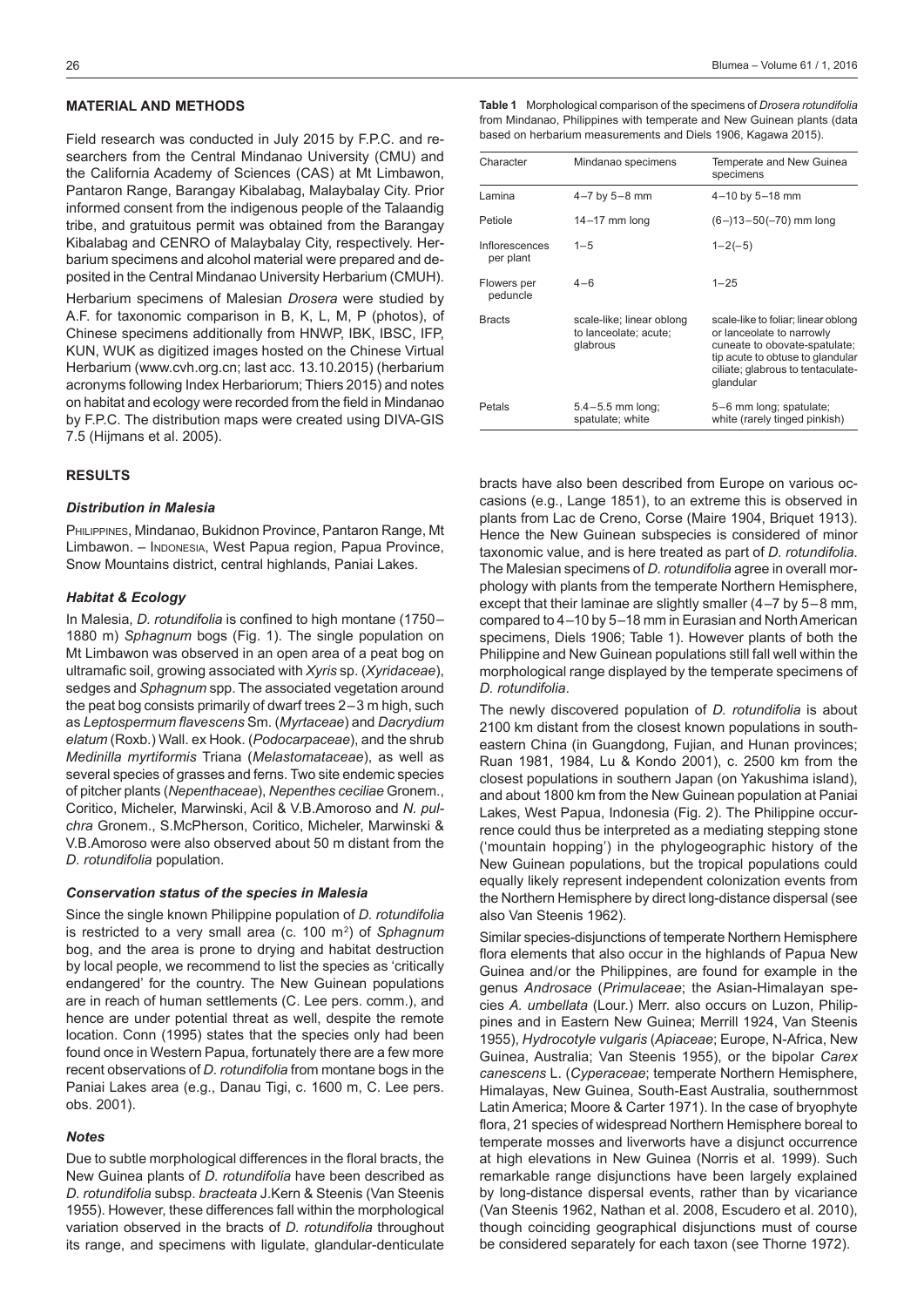

**Fig. 2** Distribution of *Drosera rotundifolia* in Malesia and adjacent NE Asia. Triangles: single records; shading: species generally common in the area. Distribution data based on herbarium records, as well as on Komiya & Shibata 1978 (for Japan), Chung et al. 2013 (for Korea) and Meusel et al. 1965 (for Russian Far East).

*Utricularia minor* L. (*Lentibulariaceae*), likewise a carnivorous plant that is widespread in the temperate Northern Hemisphere, and which inhabits nutrient poor habitats like *Sphagnum* bogs (thus has similar ecological needs to *D. rotundifolia*), has been recorded from shallow pools in high alpine swamps of Mt Hagen, Papua New Guinea at 2500–3660 m elevation (Taylor 1977). Hence it shows a remarkably similar disjunct distribution pattern to *D. rotundifolia*, although it has not been recorded from the Philippines yet. Migratory birds have been cited as an explanation for this disjunction by Taylor (1977). Interestingly, the few New Guinean specimens available of *U. minor* show turion formation (a condensed apical shoot formed for hibernation in temperate aquatic species of *Utricularia*), although growing at tropical latitudes. It is not known yet whether the Papuan and Philippine populations of *D. rotundifolia* also form hibernacula like their Northern Hemisphere congeners do, or if they grow as tropical perennials. In case of the other two temperate Eurasian sundew species having occurrences in the tropics (*D. anglica* Huds. with disjunct outliers on Hawaii, and *D. intermedia* which is widely reaching into LatinAmerica), the tropical populations display a tropical growth type and do not from winter resting buds. On the growth of northern temperate elements in montane Malesia, see Van Steenis (1962).

*Malesian specimens examined.* Philippines, Mindanao, Bukidnon Province, Malaybalay, Pantaron Range, Mt Limbawon, 1881 m, 30.06.2015, *V.B. Amoroso VBA6223* (CMUH00009862). – Indonesia, Western [Papua] Province, Wissel Lakes [Paniai Lakes], in swamp near Arupa, 1750 m, 24.03.1955, *C. Versteegh BW 3076* (L, holotype of *D. rotundifolia* subsp. *bracteata*; iso K).



**Fig. 3** Distribution of the seven species of *Drosera* in the Philippines.

## **Key to the Drosera species of the Philippines**

Note — *Islands* and provinces of known occurrences are mentioned after the m-dash, synonyms as appearing in the Philippine floras are given in parentheses behind the species names; distribution data based on (and updated from) Planchon 1848, Merrill 1922, Van Steenis 1953, Fleischmann et al. 2011, Pelser & Suarez 2014, Galang 2014. For a distribution map of the Philippine species, see Fig. 3.

- 1. Plants caulescent, with distinctive, elongated internodes 2
- 1. Plants rosetted, sometimes forming columns of dead leaves with age . . 4
- 2. Lamina filiform, linear; stem and scapes finely glandular pubescent; annual plant from lowland areas . . . . . . . . . . . 3
- 2. Lamina peltate, auriculate; stem and scapes glabrous; tuberous perennial from highland areas. — *Luzon*: Bontoc, Benguet, Zambales; *Mindoro*: Mt Halcon . . *D. lunata* . . . . . . . . . . . . . (syn. *D. peltata* var. *lunata*, *D. peltata* s.l.)
- 3. Plants  $5-10$  cm tall, leaves  $2-5$  cm long, scapes  $3-5(-8)$ flowered; leaves with short petiole (a space of 1–10 mm on the leaf between stem and carnivorous glands), petioles with microscopic glandular trichomes; stem with microscopic translucent glandular hairs; stipules reduced to 2 filiform setae or absent. — *Luzon*: Central Luzon, Rizal; *Western Visayas*: Malalison island; *Palawan*: Culion island . .
- . . *D. indica* (syn. *D. hexagynia* Blanco) 3. Plants  $(9-)15-30$  cm tall, leaves  $(6-)10-15$  cm long, scapes (6–)10–20-flowered; leaves with distinct petiole (a space of 10–12 mm on the leaf between stem and carnivorous glands), petioles with scattered, microscopic Y-shaped trichomes and non-glandular hairs; stem with microscopic translucent non-glandular hairs and scattered larger, red glands; stipules always absent. — *Luzon*: Pangasinan . . *D. serpens*